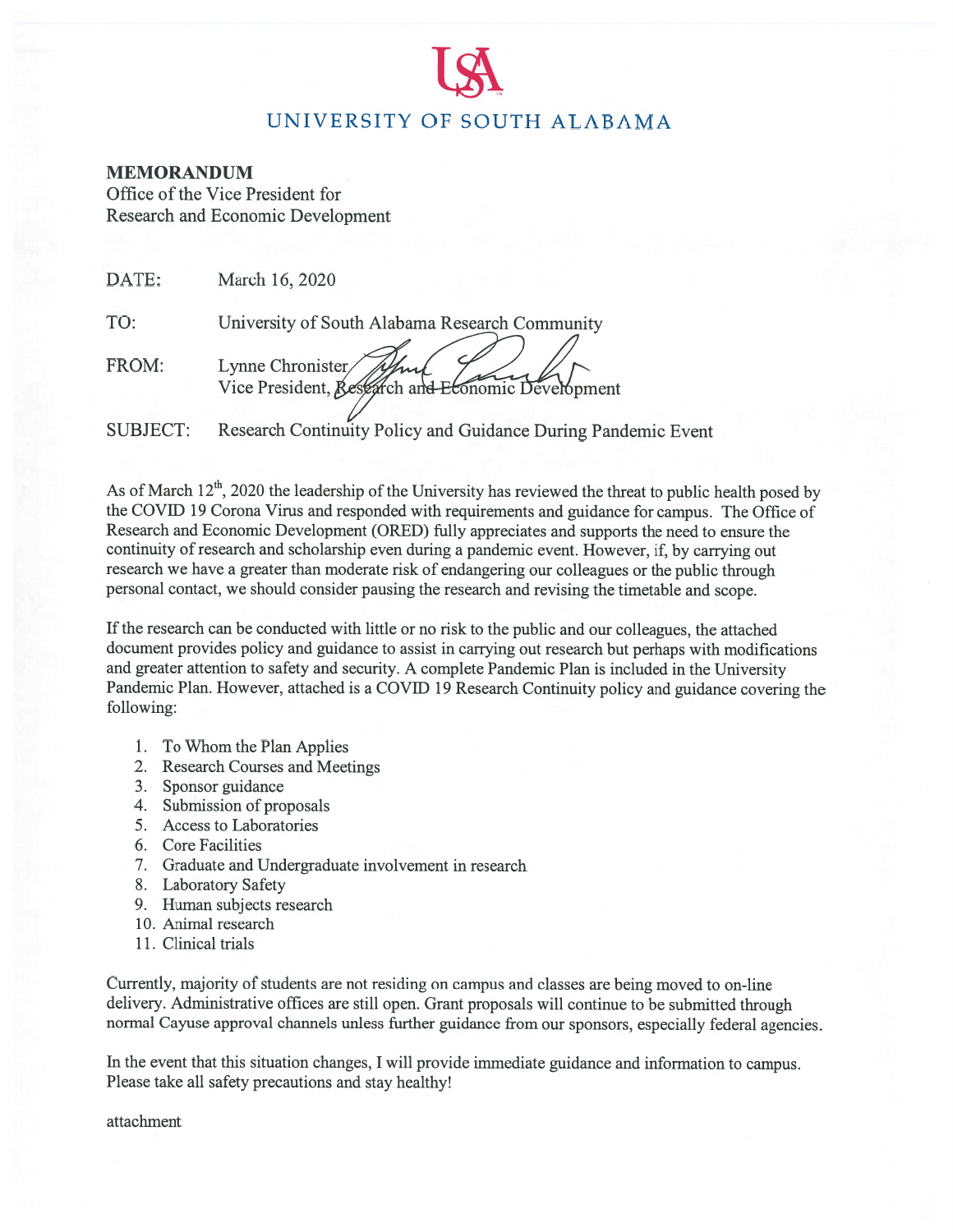#### **RESEARCH CONTINUITY PLAN DURING PANDEMIC EVENT**

#### **Included in this Plan are:**

- To Whom the Plan Applies
- Research Courses and Meetings
- Sponsor guidance
- Submission of proposals
- Access to Laboratories
- Core Facilities
- Graduate and Undergraduate involvement in research
- Laboratory Safety
- Human subjects research
- Animal research
- Clinical trials

# **Key Points**

- **1.** Most research can continue during the pandemic event.
- **2.** A written plan is required for all laboratories or other in-person research. This plan must be sent to the Dean and then to the Vice President for Research or the Senior Associate Dean for the College of Medicine. A form to complete for this plan will be sent separately.
- **3.** Graduate student research can continue unless it poses a health risk.
- **4.** Undergraduate student research can continue with approval from the Vice President for Research.
- **5.** Social distancing should be practiced at all times.
- **6.** Laboratories must limit the number of individuals in the space at a given time. At no time should more than 10 individuals be in a laboratory space at one time. Individual laboratories may set lower limits.
- **7.** Office of Research and Economic Development units will all continue to operate including answering phone call and emails.
- **8.** Graduate and undergraduate students will continue to be paid from federal grants and contracts for the next few weeks. We do not have guidance from OMB on how long this will continue.

#### **NOTE: Guidance on Conducting Clinical Trials will be distributed separately**

 of Medicine, and off-main campus sites such as the Mitchell Cancer Institute. **Applies to:** All faculty, technical and support staff, postdoctoral fellows, and graduate and undergraduate engaged in research at the University of South Alabama including the College

Hospital and Clinic employees will abide by the University Health System Plan.

**NOTE:** Some buildings on campus may be locked 24/7.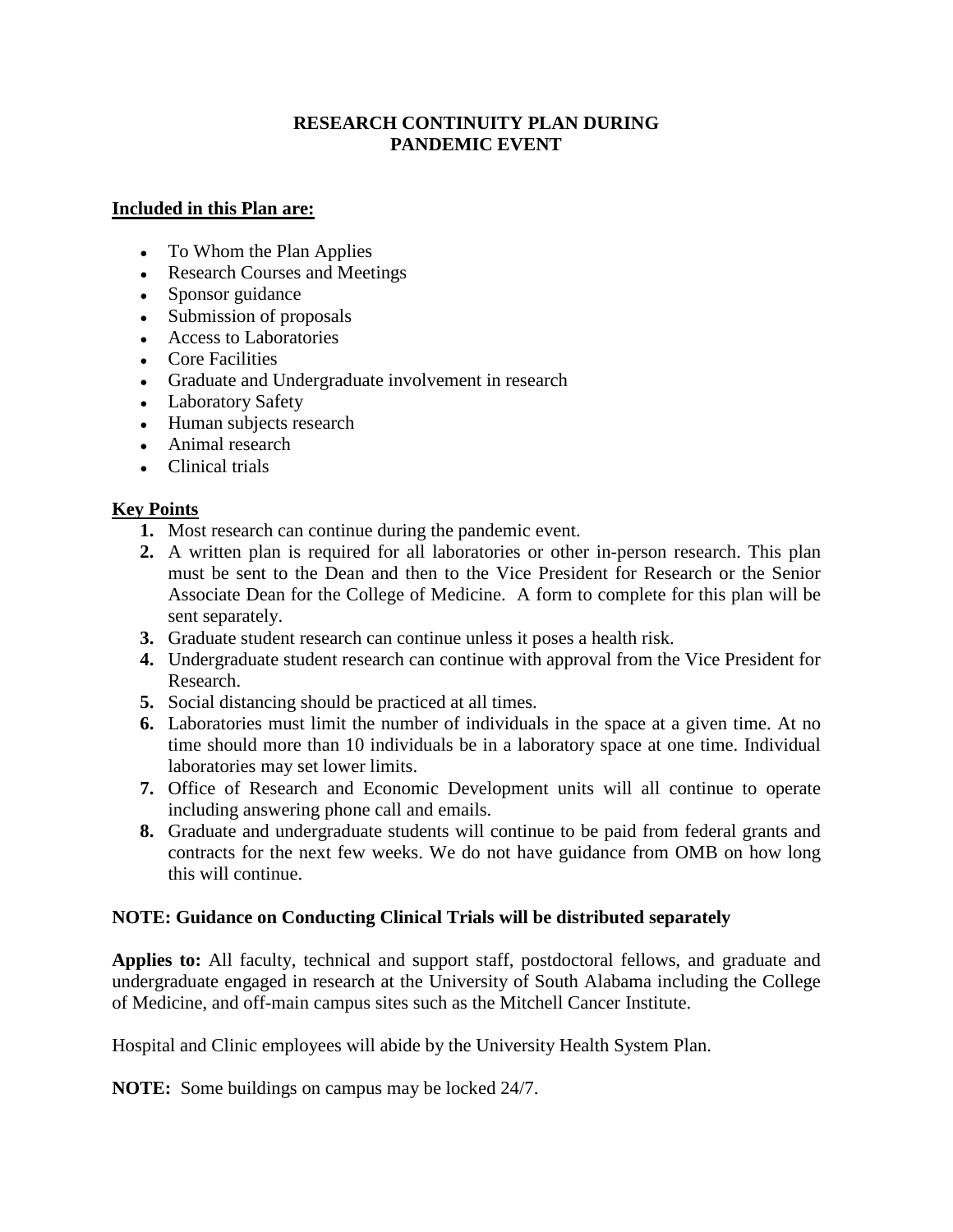#### **Research Courses and Meetings**

**P**lease see Guidance from each College Dean. However, unless specifically approved for inperson meetings, all meeting and courses will be online or cancelled.

- Research/dissertation and directed studies these courses should transition to online, independent study if possible, using email/phone communication or Zoom.
- Routine laboratory team meetings transition to Zoom.
- Seminars/workshops/dissertation committee meetings cancel or transition to Zoom.
- **IMPORTANT NOTE:** You should use the University's single sign-on to access the Zoom platform. This will allow you to access all Zoom features.

#### **Sponsor Guidance**

For NIH proposers and awardees, please see the NIH COVID-19 Guidance at [www.grants.nih.gov.](http://www.grants.nih.gov/)

The Federal Office of Management and Budget (OMB) have provided this guidance:

- ● Awarding agencies may allow necessary pre-award costs that are incurred (i) from January 20, 2020 through the Public Health Emergency Period and (ii) prior to the effective date of a Federal award.
- Awarding agencies will be more flexible on no-cost extensions on expiring awards.
- period up to twelve (12) months. • Awarding agencies may extend awards which are active as of March 31, 2020, and scheduled to expire prior to or on December 31, 2020, automatically, at no cost for a
- with planned future support. Awarding agencies may accept a brief statement from • Abbreviated non-competitive continuation requests for non-competitive continuation requests scheduled to come in from April 1, 2020, to December 31, 2020, from projects grantee organizations to verify that they are in a position to: (i) resume or restore their project activities and (ii) accept a planned continuation award.
- non-Federal. • Expenditure of award funds for salaries and other project activities. Awarding agencies may allow recipients to continue to charge salaries and benefits to currently active Federal awards consistent with the recipient organization's policy of paying salaries (under unexpected or extraordinary circumstances) from all funding sources, Federal and
- prior approval requirements as necessary to effectively address the response. All costs charged to Federal awards must be consistent with Federal cost policy guidelines and the • Waivers from prior approval requirements. Awarding agencies are authorized to waive terms of the award, except where specified in M-20-11, the OMB memorandum dated March 9, 2020.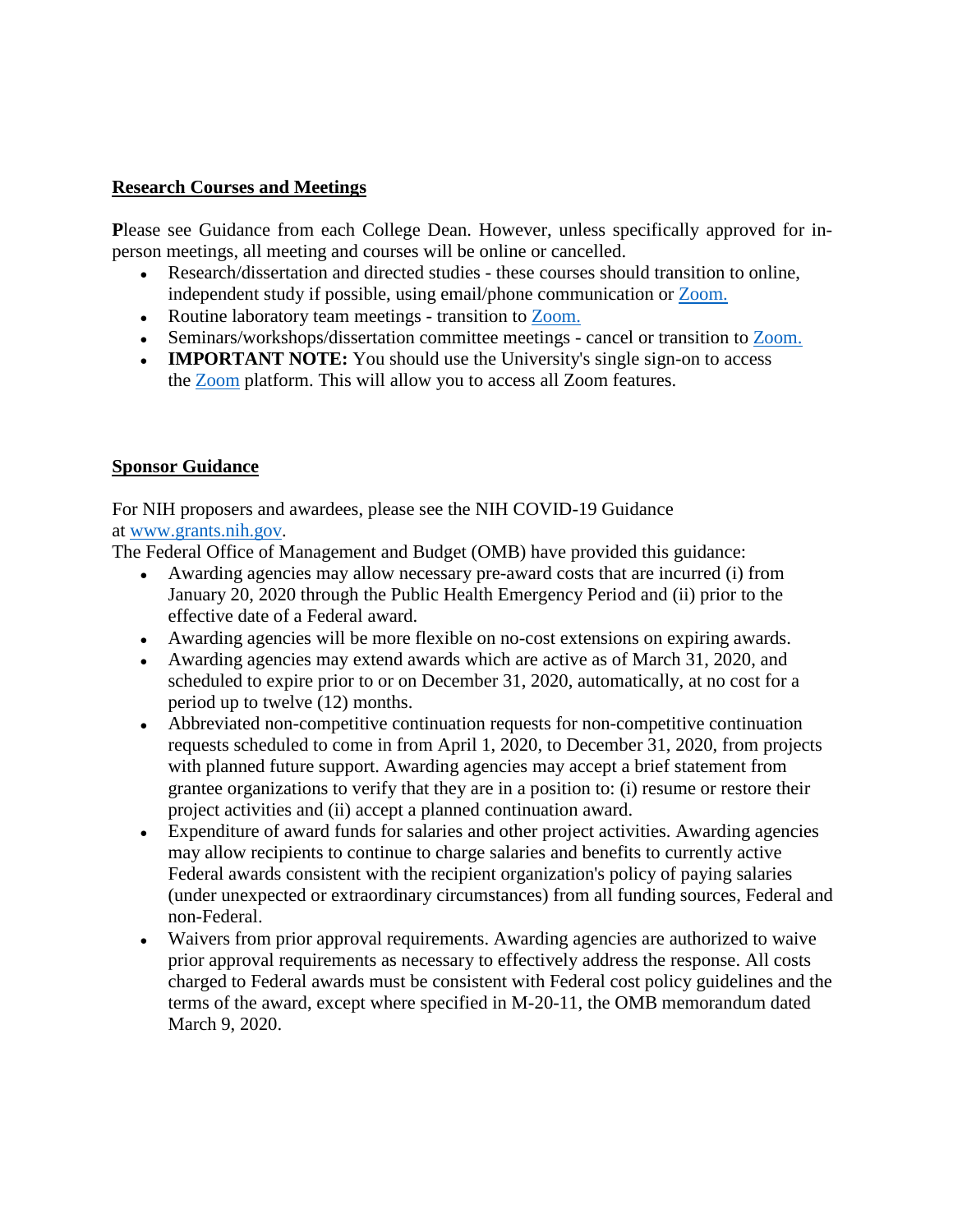# **Submission of Proposals During a University Full or Partial Closure**

 The Sponsored Project Office will be submitting proposals during a full or partial campus shutdown.

- The Sponsored Projects Administration (SPA) Office will inform campus if sponsors have sent notices that they are NOT receiving proposals during a pandemic event.
- When administrative offices are open, i.e. a partial shutdown, all proposals will be submitted through normal channels using Cayuse.
- During a full campus shutdown, i.e. administrative offices are closed, proposals may still be submitted through Cayuse. One of the benefits of this platform is the ability to remotely submit proposals. Proposals that are submitted via Cayuse's 424 will continue to be submitted consistent with federal sponsor processes. The Executive Director of SPA will notify campus if any adjustments in the normal Cayuse process will be needed.
- All faculty are strongly encouraged to submit well in advance of posted sponsor deadlines. With uncertainty about network strength with a massive uptick in use, submission near the deadline is anticipated to be highly risky.
- At the time the University implements its pandemic plan, please allow issues which are not time sensitive to be addressed at a later date when SPA staff has resumed to full capacity.

#### **Access to Laboratories**

 transitioning when possible to remote work for tasks such as writing, data analysis etc. with When the University is in full or partial closure in the event of a pandemic, access to laboratories may be limited. Research should be limited to work needed to manage critical needs and not to normal open access .(i.e. not business as usual). It is recommended Zoom lab meetings.

- Access to laboratories is permitted for faculty and post-doctoral fellows. However, if faculty intend to carry out research in the laboratory, for information purposes, they should send an email to the Vice President for Research and Economic Development, or to the Senior Associate Dean, College of Medicine. A written research plan is required and must be included in the email.
	- o If graduate students are to carry out research for faculty or conduct thesis or dissertation work in a laboratory they should have access.
	- o Undergraduate students should be granted access only under exceptional circumstances, and must be approved by the Vice President for Research and Economic Development.
	- o To gain approval for students in the laboratory, the lead faculty/researcher must send an email to the Vice President for Research or Vice President for Medical Affairs and include the Laboratory Room/Bldg. number and the names of the individuals who will be working in the Lab. Include in the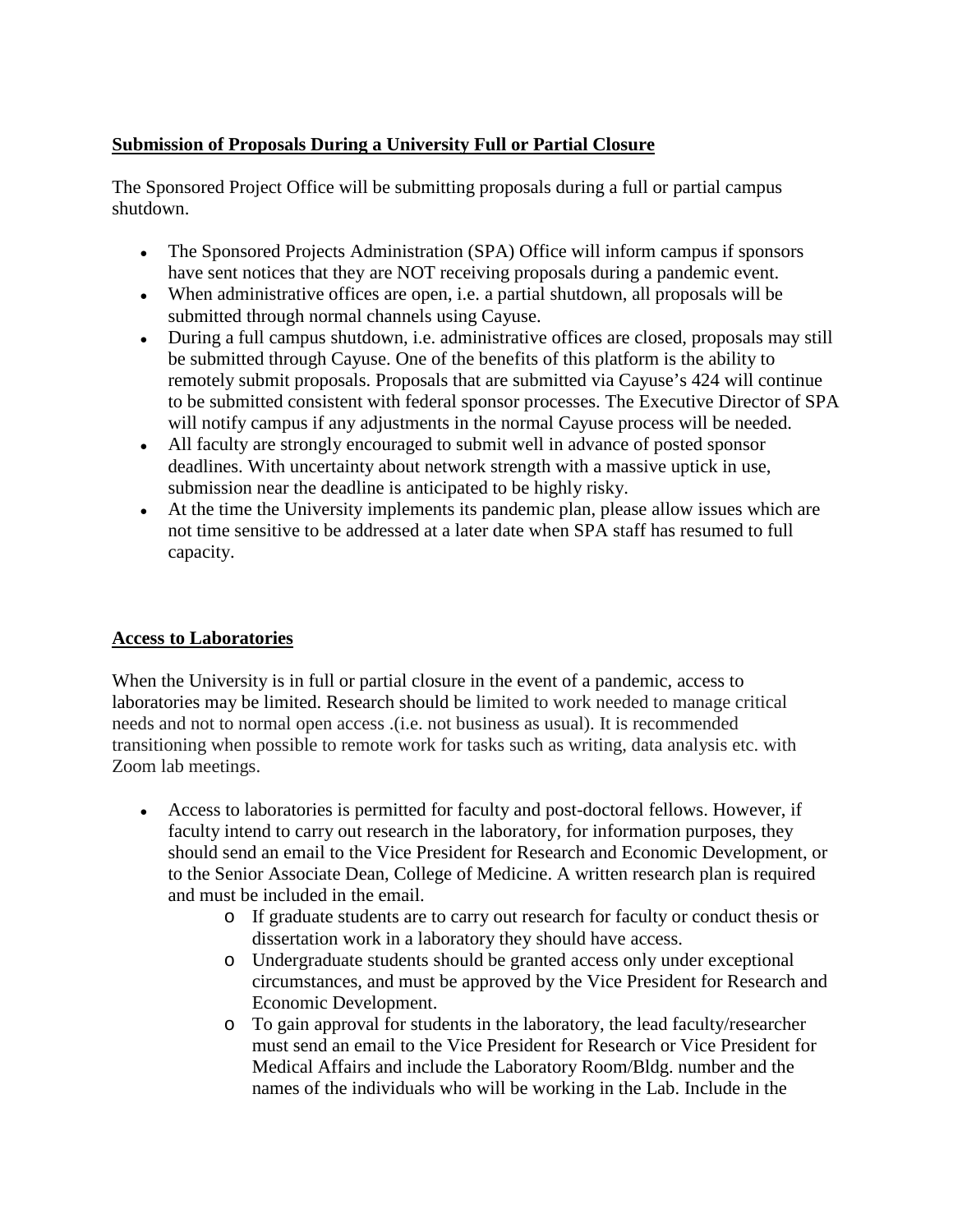email a short justification for student access. The Vice President for Research or Medical Affairs, as appropriate, will review and confer with the College/School Dean and respond ASAP.

- laboratories it is prudent for only one individual to be present in a laboratory o Social Distancing practices should be followed in all instances. In small at the same time. This will require scheduling of access.
- o If best practices or information indicate that it is likely the virus survives on surfaces, the laboratory must include guidance for disinfecting all work spaces.
- o Remind each individual to follow strict laboratory safety protocols.

 **NOTE**: Access to the Laboratory for Infectious Disease (LID), Shelby Hall (SH) and the Mitchell Cancer Institute Research Section (MCI) are always restricted to those with appropriate clearance and FOB or keycard entry.

#### **Graduate and Undergraduate involvement in Research**

Under the Research Continuity Guidance graduate students may continue their research with approval from the College/School. Continuation of all undergraduate student involvement in research, including travel and work related to the research (collectively "Research"), requires approval. Research includes, but is not limited to, laboratory, digital and field work.

 The following guidance applies when: (a) campus access is limited to administration, staff and faculty; (b) students are not allowed on campus, and (c) classes are only provided online (collectively "Limited Access"). Research may continue subject to approval and the restrictions below.

- Under limited access due to full or partial closure, all graduate students under stipend (and undergraduates as explained below) doing research can access campus and the relevant academic building(s) to continue research under the supervision of a faculty advisor. Research can continue by respecting social distancing, limiting personal interactions only as necessary, communicating remotely whenever possible and observing appropriate personal hygiene and equipment sanitation protocols. If portions of Research can be done remotely, in full compliance with all security and confidentiality protocols (e.g., VPN, etc.), then this work should be done initially to avoid the need for campus access (collectively "Restrictions").
- If necessary, with specific approval, undergraduates can access campus to complete research necessary for graduation or as part of a directed study, departmental thesis or Honors thesis, subject to Restrictions. Faculty are encouraged to work with students to make modifications, when possible, to facilitate completion of Research on schedule by remote access.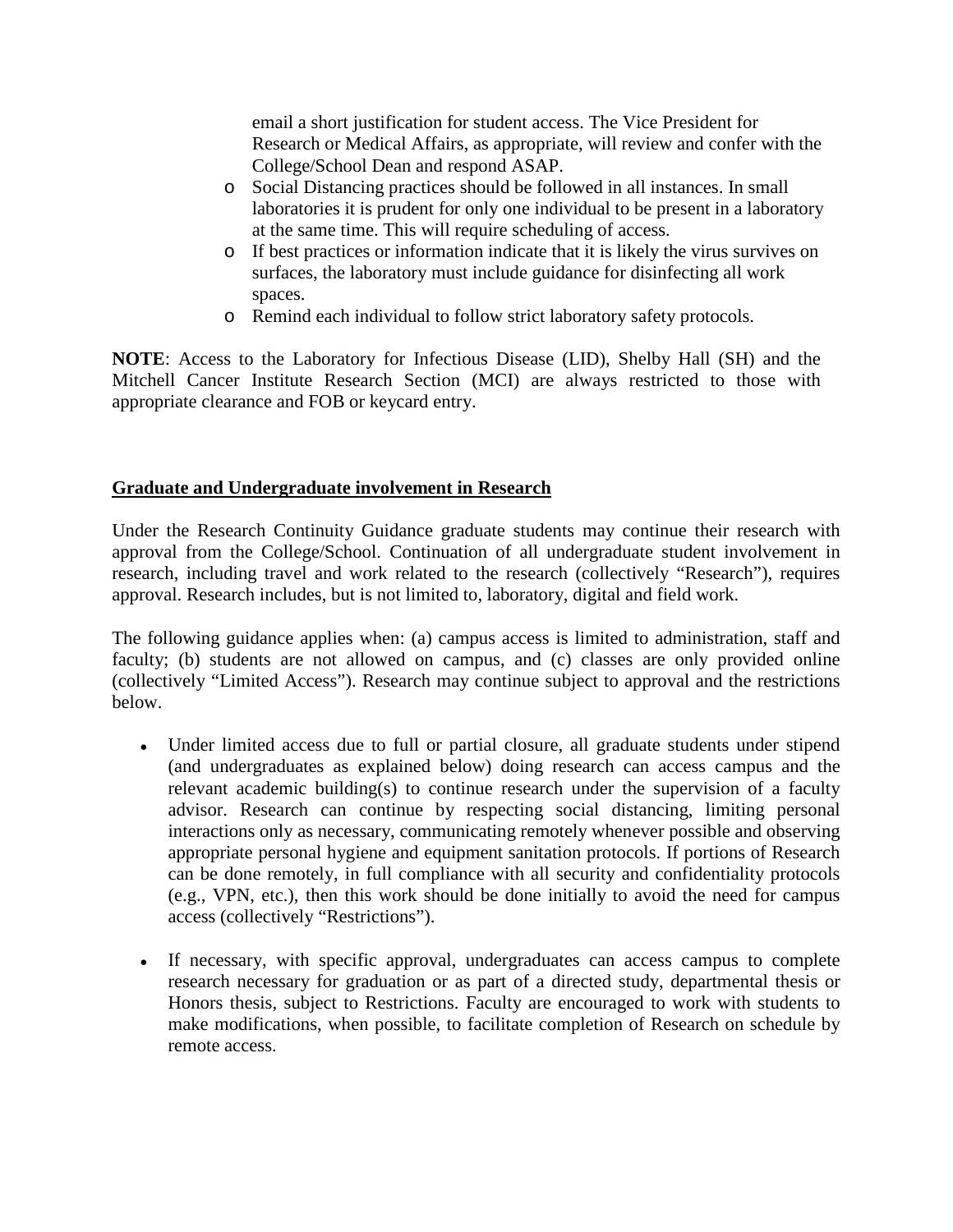to approve the continuation of Research, or any portions, subject to Restrictions; and (2) to It is the general intent of the Research Continuity Plan during limited access to laboratories: (1) require a written request to continue the Research subject to Restrictions.

# **Laboratory Safety**

### 1. BIO/LIFE/PHYSICAL SCIENCES LABORATORIES

Research Preparation and Implementation:

- Have up-to-date contact information for your team, including staff, postdoctoral fellows and students (phone numbers, addresses, emails). Practice social distancing at all times.
- Create a plan for your laboratory for closure or reduced level of activity. The plan must be submitted to the Chair and Dean in writing. The plan should prioritize safety of all personnel engaged in research, and ensure laboratories and research areas are placed in a safe configuration that is maintainable for an extended period with available custodial/maintenance personnel.
- Insist your team use good hand hygiene and preventative measures.
- Document critical equipment on emergency power and ensure backup.
- preserve or otherwise capture samples or data at specific steps, you might  $\bullet$  If you are carrying out a long-term experiment and if it is feasible to freeze, consider doing this more often.
- Ensure that those involved in research projects have access to information they need to carry out work remotely (e.g., access to literature, existing datasets and research-related files, etc.)
- Identify emergency personnel and ensure they know what to do in the event of suspended operations.
- Identify critical job functions and positions, and plan for alternative coverage by cross-training staff and faculty.
- Remind lab personnel of your communication plan or create one if not in place.

**Discuss with your team a plan to rapidly switch to remote work:** Researchers and staff should check ahead of time that they have adequate resources and access to information to work remotely:

- Discuss with your team a list of projects that could be completed while working remotely, and formulate a plan for managers and staff to maintain communication and manage workflows during such a scenario.
- Ensure remote access to files, data, servers, etc.
- Identify priorities in case of restricted access, prioritize experiments:
- remotely for a later time. • Consider prioritizing work that can only be carried out in your research lab, and save tasks such as data analysis or administrative work that can be completed
- can be frozen or otherwise saved on a more frequent basis to prepare for • Consider the management of your samples, and whether or not samples the scenario that you could not return to the lab the following day.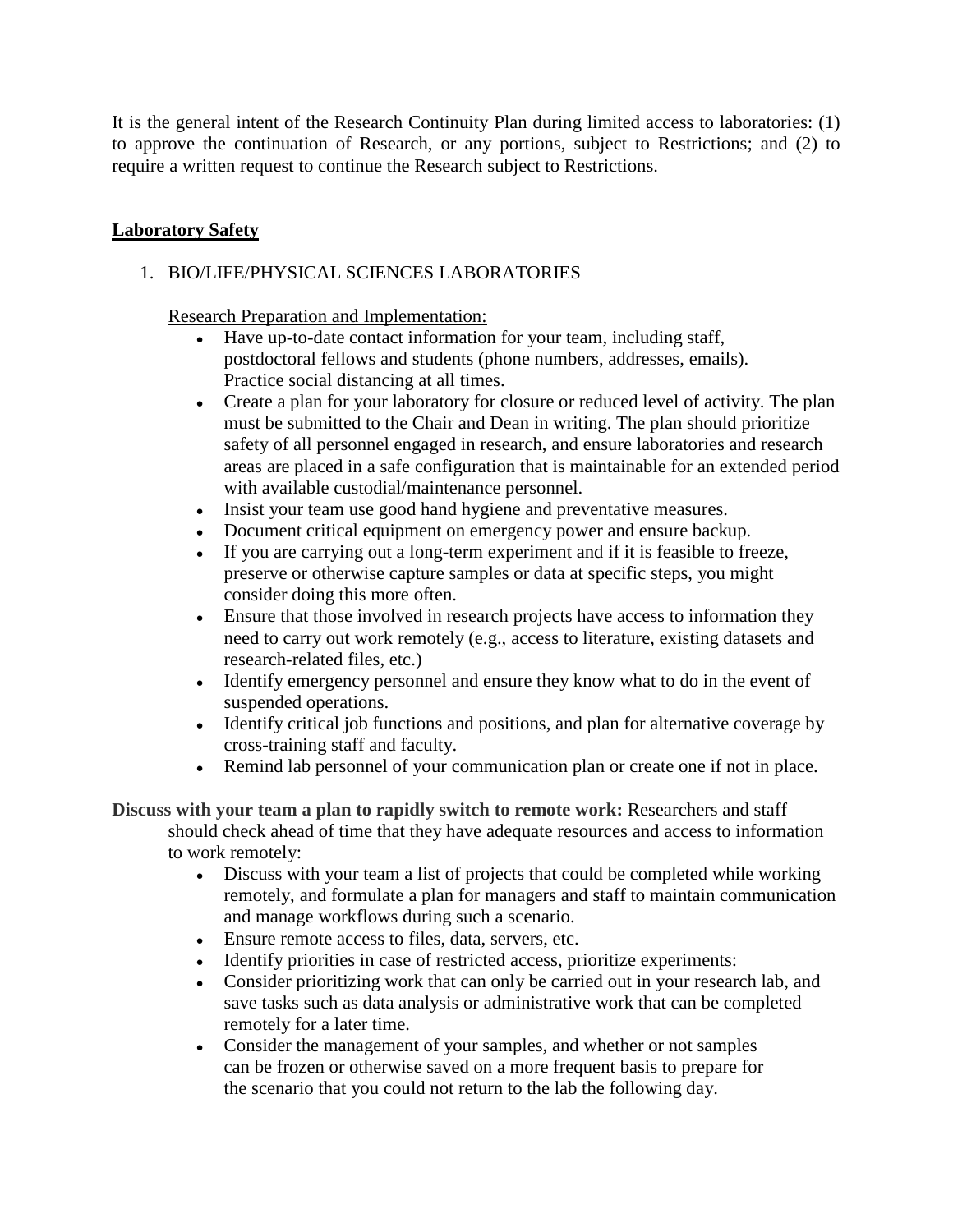- Identify backup sources for liquid  $N2$  and dry ice if primary vendors are unavailable, or identify strategies to have sufficient supplies on hand for a 2-3 week closure.
- Identify non-critical equipment that could be shut down in the event of closure.
- Backup electronic research data and ensure remote access.
- Identify critical research tasks that must be completed to sustain continuity.
- Determine whether your team is sufficiently cross-trained on critical tasks.
- If cross training is needed to support animal research, make sure crosstrained individuals are included in IACUC protocols and have appropriate vivarium access.
- Inventory supplies to ensure stocks of critical materials if ordering is suspended, including special supplies that might be needed for research animals.
- Safety, and other assurances and approvals. • Submit revised protocols for any change in approvals from IACUC, IRB, Bio-
- The Office of Research Compliance and Assurance provides additional detail regarding proactive measures researchers can take to help mitigate the impact of a pandemic on their research programs and a checklist to follow to ensure preparedness in the event of shut-down/closure for unoccupied research labs. For additional details, see [Office of Research Compliance and Assurance](https://www.southalabama.edu/departments/research/compliance/)  [website.](https://www.southalabama.edu/departments/research/compliance/)

# 2. COMPUTING/ TECHNOLOGY LABORATORIES

 Please see STEM Lab Policy. In addition, it is critical to assess security requirement and VPN announcement carefully. to determine off-campus access issues e.g. use of VPN. Please be aware that malicious cyber actors may be targeting employees working from home, so review the University

#### **Core Facilities**

- Identify contingency plans to continue critical research support.
- Identify what core resources would not be available if core staff is ill.
- Communicate to existing users the availability of the core facility.
- If it is critical to use the facility, post the process for access keeping in mind social distancing.

#### **Faculty/Laboratory Manager**

- Monitor wellness of all individuals in your team.
- Consider regular Zoom lab meetings as a means to not only keep up-to-date on remote research progress. but also to check on team wellness.
- Limit building access to those who remain well and are needed to complete critical research tasks.
- Insist team members maintain social distance if physically present consider that students may be asked to limit social distance before campus closure (i.e., if classes are cancelled but faculty/staff are expected to work).
- Consider rotating team members assigned to complete on-site tasks to maintain critical research continuity.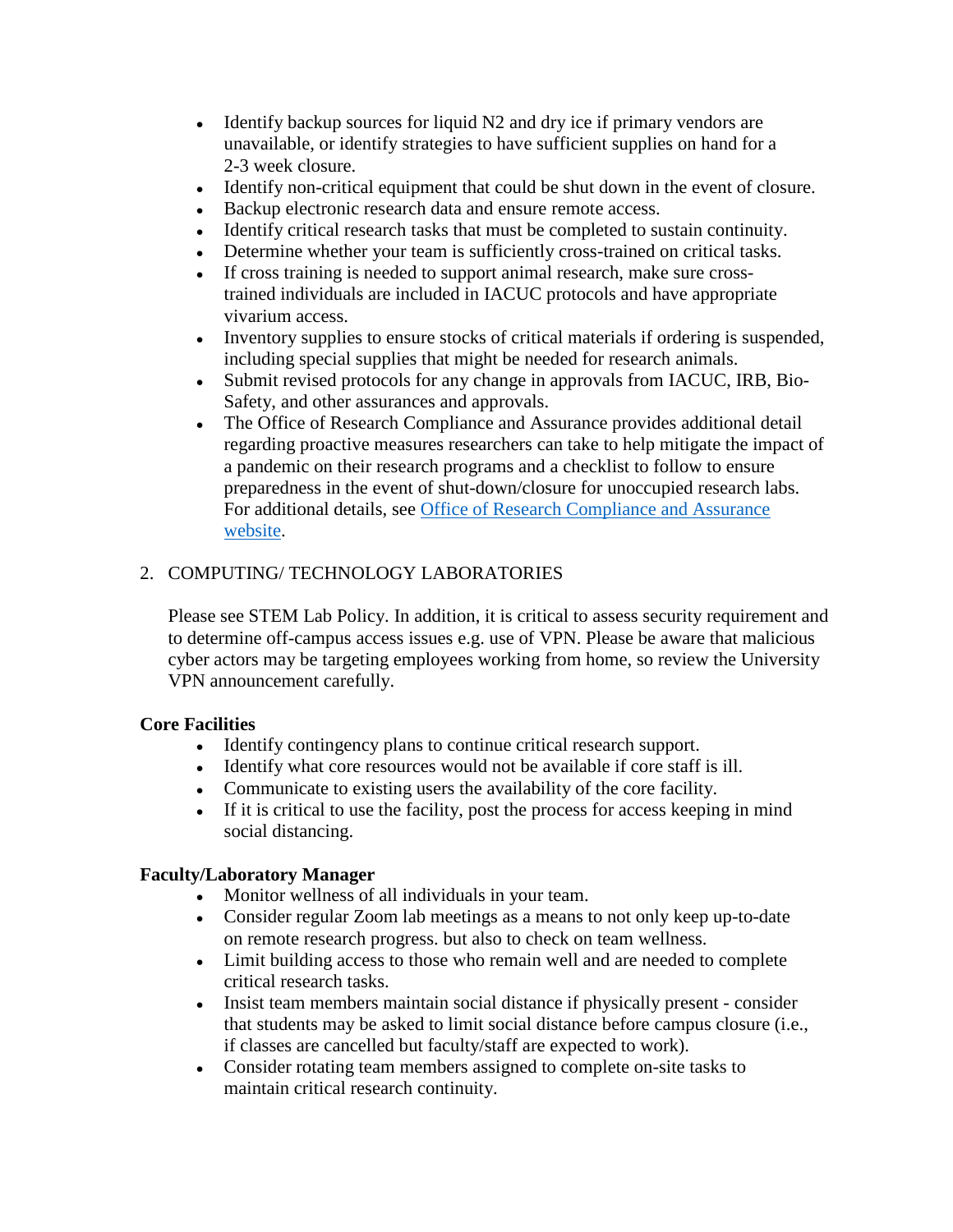### **Research Compliance**

 IACUC and IBC can happen entirely electronically. The IRB, IACUC, and IBC have the The University Office of Research Compliance and Assurance is positioned to continue to function across its areas. The preparation, review and submission of applications to the IRB, capability to meet by teleconference. Researcher guidance documents on the impact of pandemic and operational continuity associated with these research activities are posted on the [Office of Research Compliance and Assurance website.](https://www.southalabama.edu/departments/research/compliance/)

#### **Animal Research**

The disaster plan for the vivarium is robust, with contingency plans for staffing, power and HVAC, temporary housing for animals, food and water, sanitation, security and veterinary care. In the event of a pandemic, where staffing is affected, the veterinarian or vivarium staff may make modifications to the regular cage change schedule (lengthening time between complete cage changes) or enlist the assistance of investigators or research staff who use animals on IACUC-approved protocols to help with routine husbandry in their respective colonies.

- ● Discuss strategies for maintaining breeding colonies in the event of closure with DCM personnel.
- Document plans to identify and safeguard critical animal strains in the event of closure.
- If cross training is needed to support animal research, make sure crosstrained individuals are included in IACUC protocols and have appropriate vivarium access.
- Inventory supplies to ensure stocks of critical materials if ordering is suspended, including special supplies that might be needed for research animals.
- There will NOT be any disruption to the Institutional Animal Care and Use Committee, and the review of protocols? The IACUC will continue to review submissions. Researchers can submit submissions to the IACUC using IRBNet. The Office of Research Compliance and Assurance will continue to provide service to the research community.

#### **Human Subjects Research**

As you proceed with Human Subject research, you should consider the following questions and address them for your particular research protocol.

- Do you have cross-training among your staff that can mitigate any impact on your clinical trial activity?
- Do you have an alternative study site (within USA Health or outside) if your primary site is closed in a pandemic, to enable completion of critical study visits